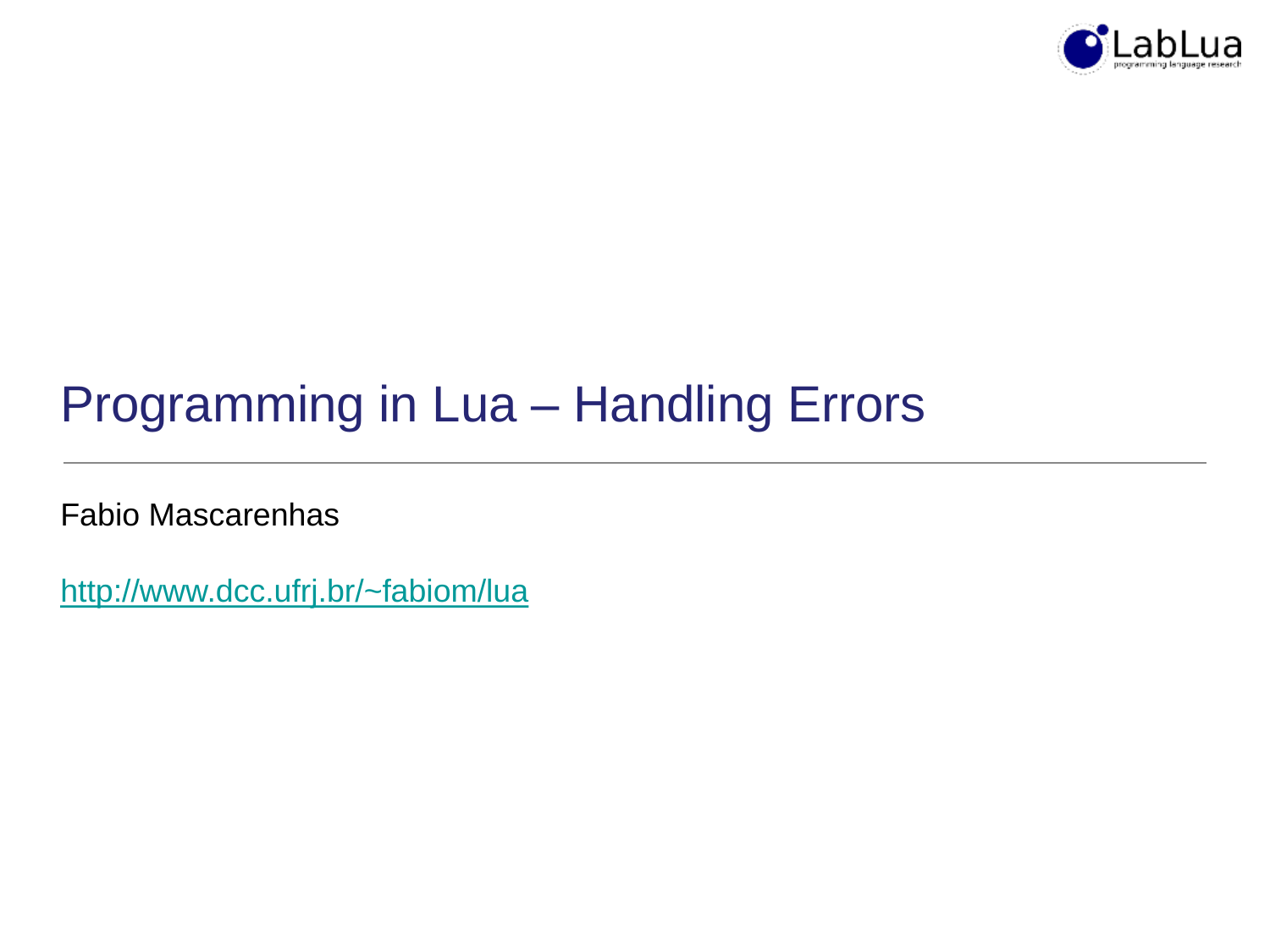

#### Errors

- Lua functions treat erroneous inputs in two ways: returning nil plus an error message, or *raising* an error
- Functions use the first way when problems are expected; for example, opening a file is always a risk, as the file might not exist, or the user may not have permissions to open it: > print(io.open("notafile.txt")) nil notafile.txt: No such file or directory 2
- Functions use the second way when problems are *exceptional*, such as problems resulting from bugs in the code:

```
> print(math.sin("foo"))
stdin:1: bad argument #1 to 'sin' (number expected, got string)
stack traceback:
        [C]: in function 'sin'
        stdin:1: in main chunk
        [C]: in ?
```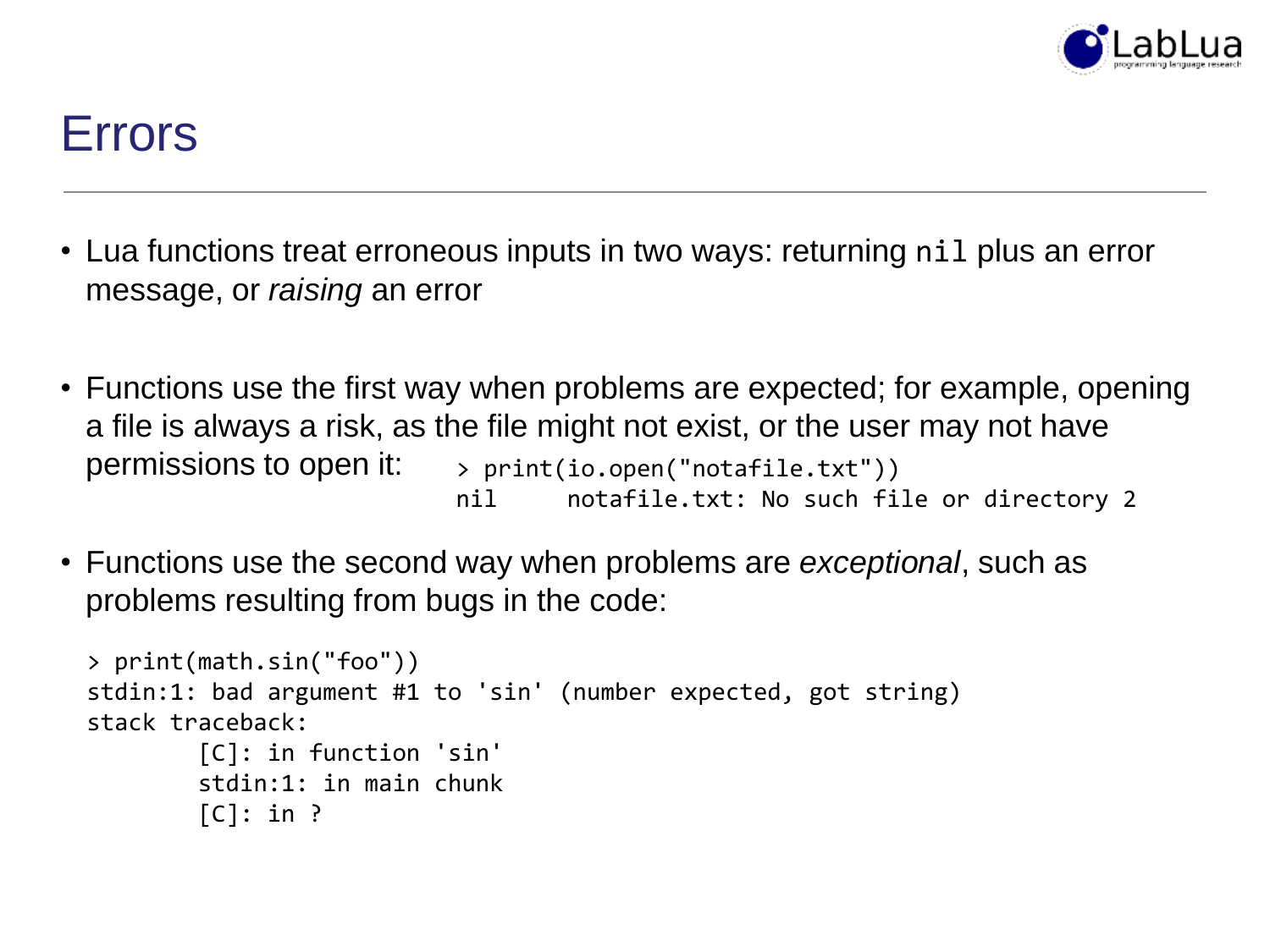

#### From error messages to errors

- The assert built-in function turns errors of the first kind into errors of the second kind: > print(assert(io.open("foo.txt"))) file (000007FF650BE2D0) > print(assert(io.open("notafile.txt"))) stdin:1: notafile.txt: No such file or directory stack traceback: [C]: in function 'assert' stdin:1: in main chunk  $[C]$ : in ?
- The error built-in function takes an error message and raises an error:

```
> error("raising an error")
stdin:1: raising an error
stack traceback:
        [C]: in function 'error'
        stdin:1: in main chunk
        [C]: in ?
```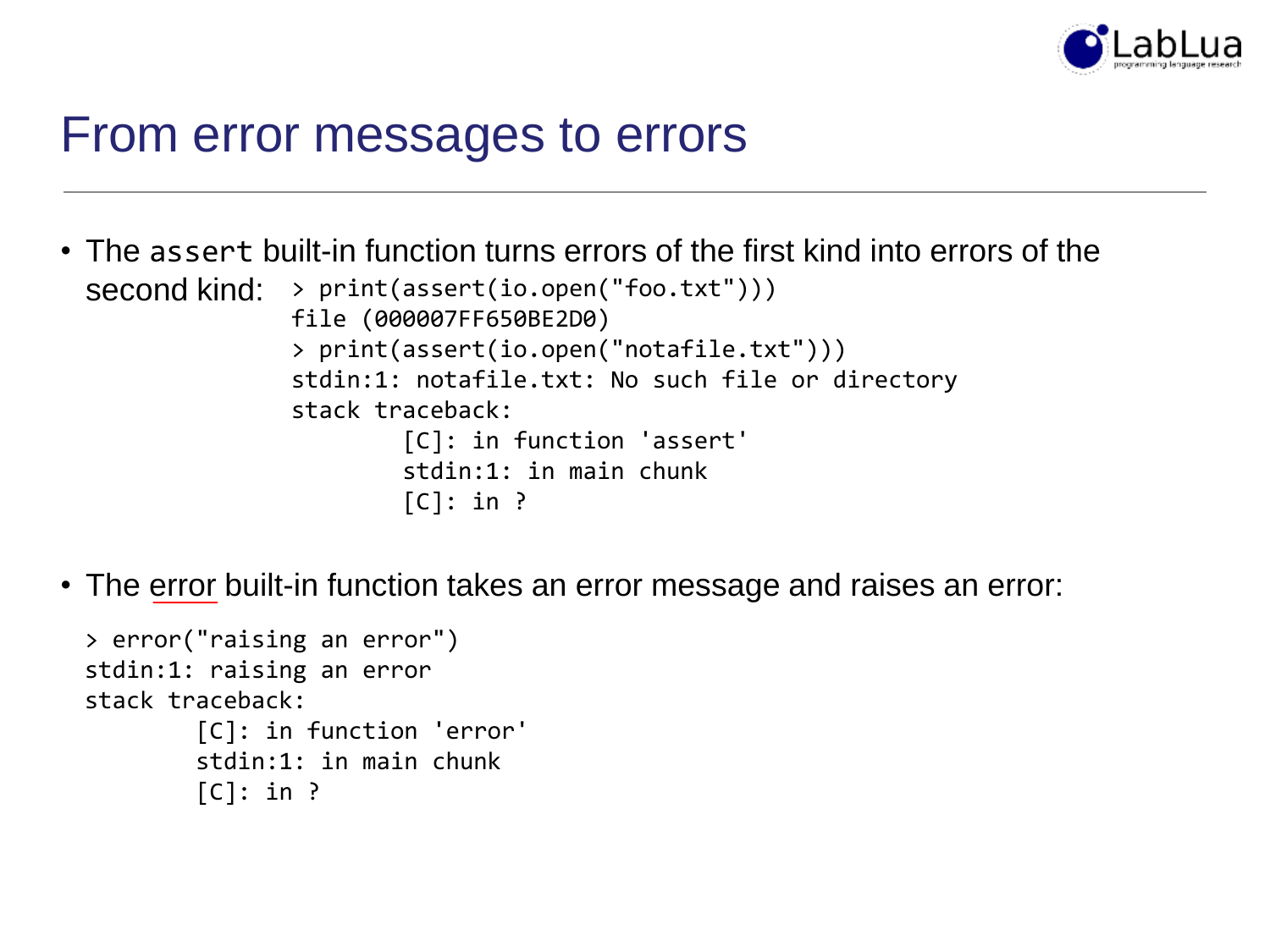

#### Integer division, with and without errors

• The two implementations of an integer division function below show the two kinds of error reporting:

```
function idiv1(a, b)
  if b == 0 then
    return nil, "division by zero"
 else
    return math.floor(a/b)
 end
end
function idiv2(a, b)
  if b == 0 then
    error("division by zero")
  else
```

```
return math.floor(a/b)
 end
end
```

```
> print(idiv1(2,0))
nil division by zero
> print(idiv2(2,0))
stdin:3: division by zero
stack traceback:
        [C]: in function 'error'
        stdin:3: in function 'idiv2'
        stdin:1: in main chunk
        [C]: in ?
```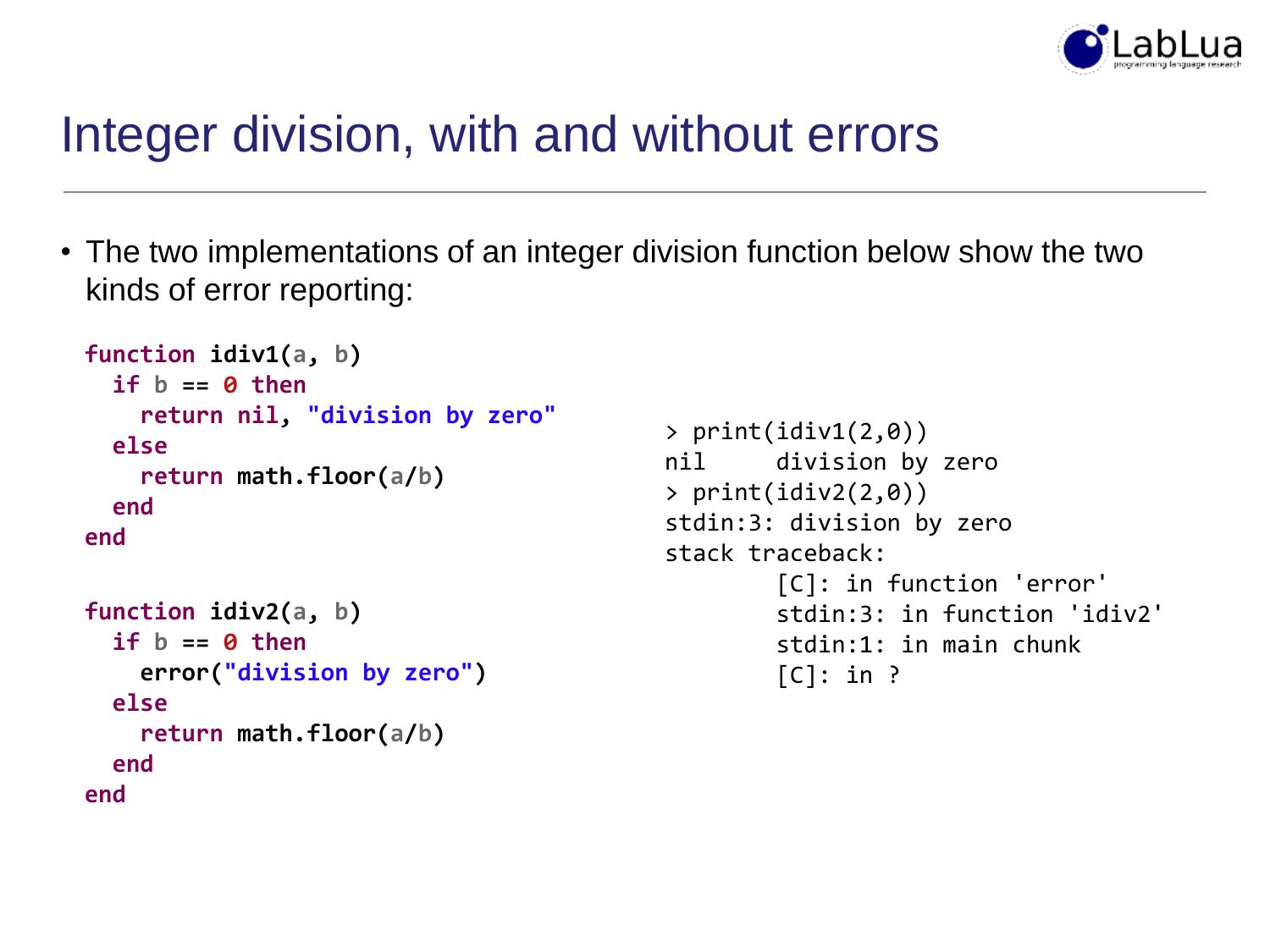

## Shifting blame

- Notice that Lua reports the "division by zero" error as ocurring in line 3 of function idiv2; this is the default behavior of error
- But we may want to shift the blame to idiv2's caller, as it is responsible for passing the 0 that is leading to the error; we can do this with an optional second argument to error:

```
function idiv2(a, b)
                                         > print(idiv2(2,0))
 if b == 0 then
                                         stdin:1: division by zero
    error("division by zero", 2)
                                         stack traceback:
 else
                                                  [C]: in function 'error'
                             ERROR<br>REVEL
    return math.floor(a/b)
                                                  stdin:3: in function 'idiv2'
                                                  stdin:1: in main chunk
 end
                                                  [C]: in ?
end
```
• The argument is the *level*, where 1 is the function calling error, 2 is its caller, 3 its caller's caller, and so on; shifting the blame does not change the traceback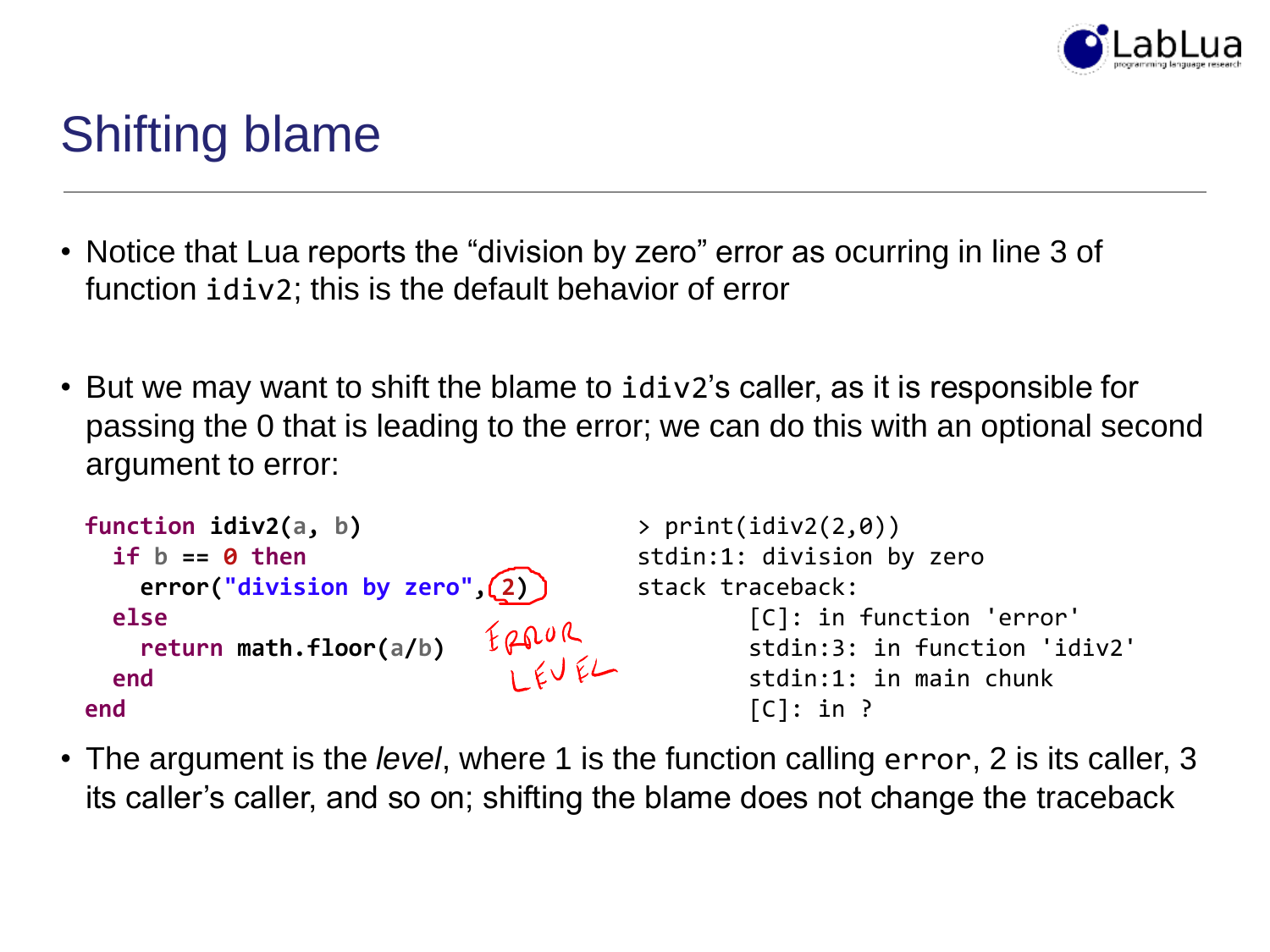

## Catching errors

- Raising an error aborts execution by default; if we are in the REPL, we go back to the REPL's prompt
- We can catch and handle errors using the pcall built-in function, which takes a function to call and returns:
- true followed by the results of the function, if there are no errors  $\rightarrow$
- false followed by the error message, if there was an error
- Any extra arguments to pcall are passed along > print(pcall(idiv2, 5, 2)) true 2 > print(pcall(idiv2, 5, 0)) false division by zero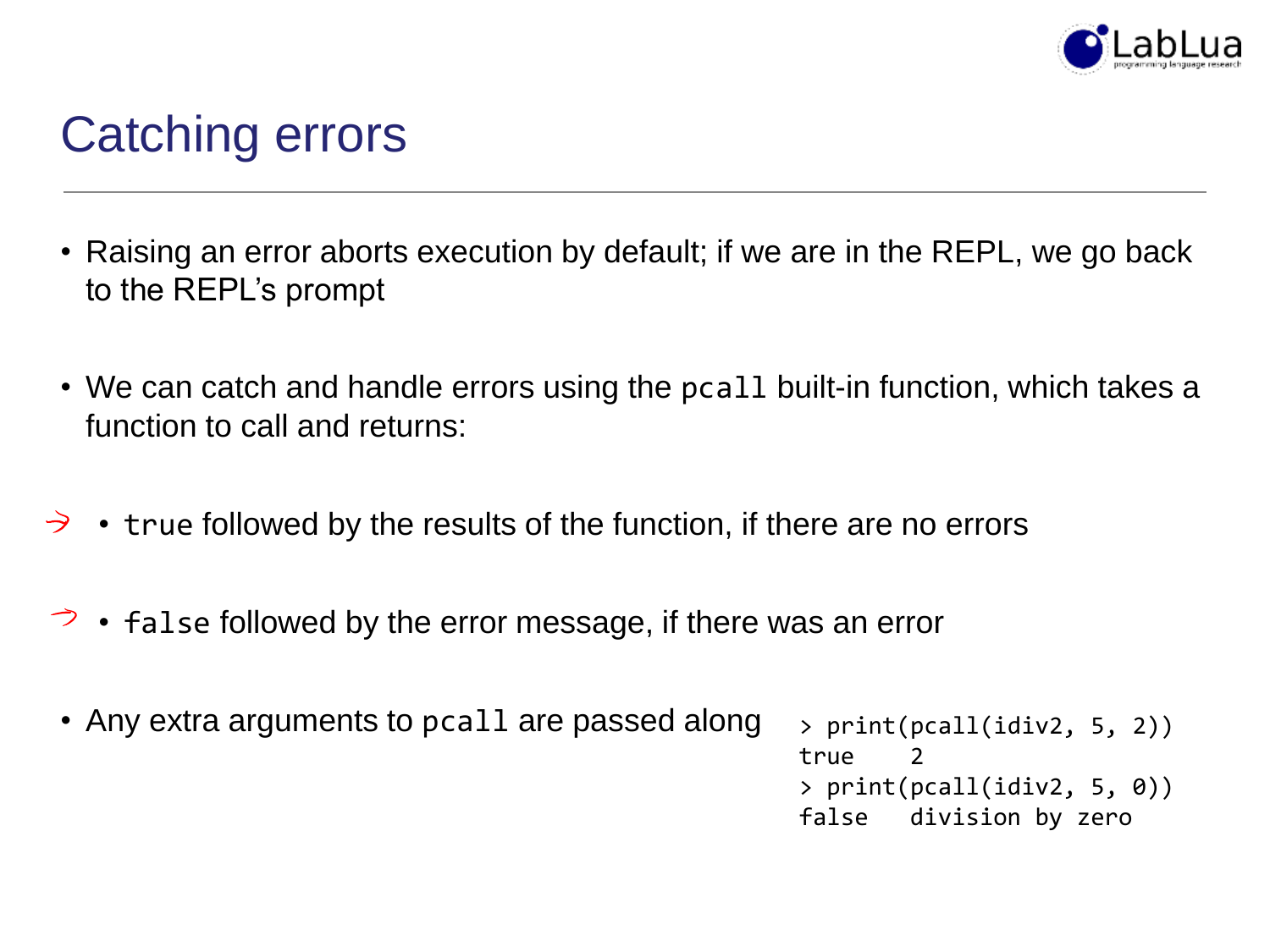

# Catching errors (2)

- pcall returns just the error message when an error occurs
- If the code needs more information it can use the xpcall builtin function; xpcall takes two arguments, a 0-parameter function to call and an error handler function to call if an error occurs:

```
> handler = function (err) return err \ldots "\n" \ldots debug.traceback() end
> print(xpcall(function () return idiv2(5, 2) end, handler))
true
> print(xpcall(function () return idiv2(5, 0) end, handler))
false division by zero
stack traceback:
        stdin:1: in function <stdin:1>
        [C]: in function 'error'
        stdin:3: in function <stdin:1>
        (...tail calls...)
        [C]: in function 'xpcall'
        stdin:1: in main chunk
        [C]: in ?
```